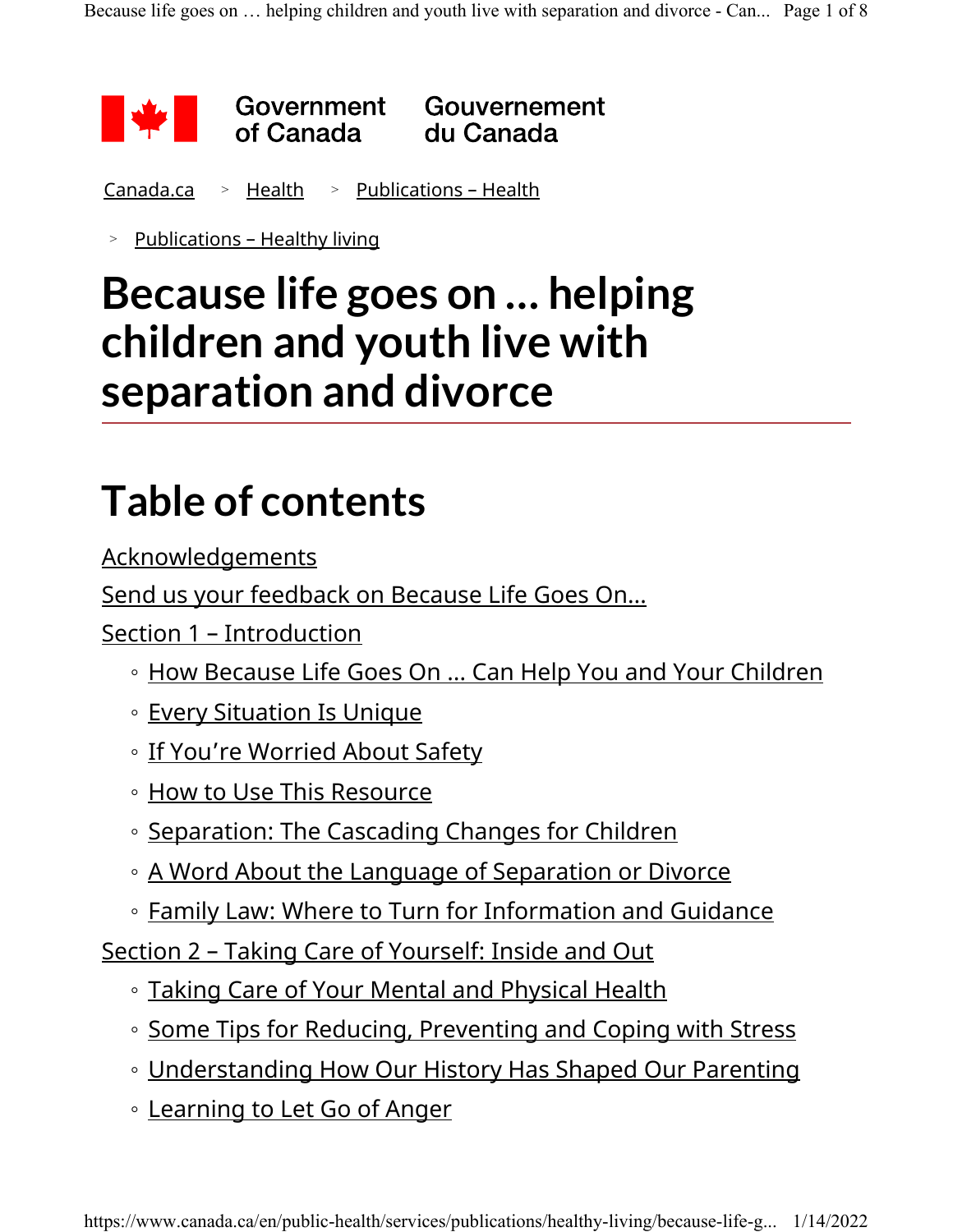- **Example Key Steps**
- Learning Important Lessons from the Past

Section 3 – Communicating and Connecting with Your Children

- Looking at Separation Through the Eyes of Your Child
	- **Infants and Young Toddlers**
	- Younger Children
	- Preteens and Teenagers
- What I Want from My Parents: An Unspoken Wish List
- Talking to Your Children About Your Separation and Preparing Them for Change
- Expect Tears, Protests and Lots of Questions
- Give Your Children a Voice
- Looking Through the Eyes of a Young Person
- Communicating Effectively with Children, Preteens and

**Teenagers** 

Section 4 – Protecting Children from Conflict

- Impact of Parental Conflict on Children
- Understanding Conflict
- Some Tips to Help You Reduce Conflict with Your Ex-Partner
- Differences Between a Hard and a Soft Start-Up
- Understanding Anger
	- Skillful Handling of Anger
- Preventing Impulsive Decisions or Actions: "The 24-Hour Rule"
	- **Example 1 Identify Negative Thought Patterns That Trigger Your** Anger

#### Section 5 – Parenting Practices: Raising Resilient Children

◦ What Is Resilience?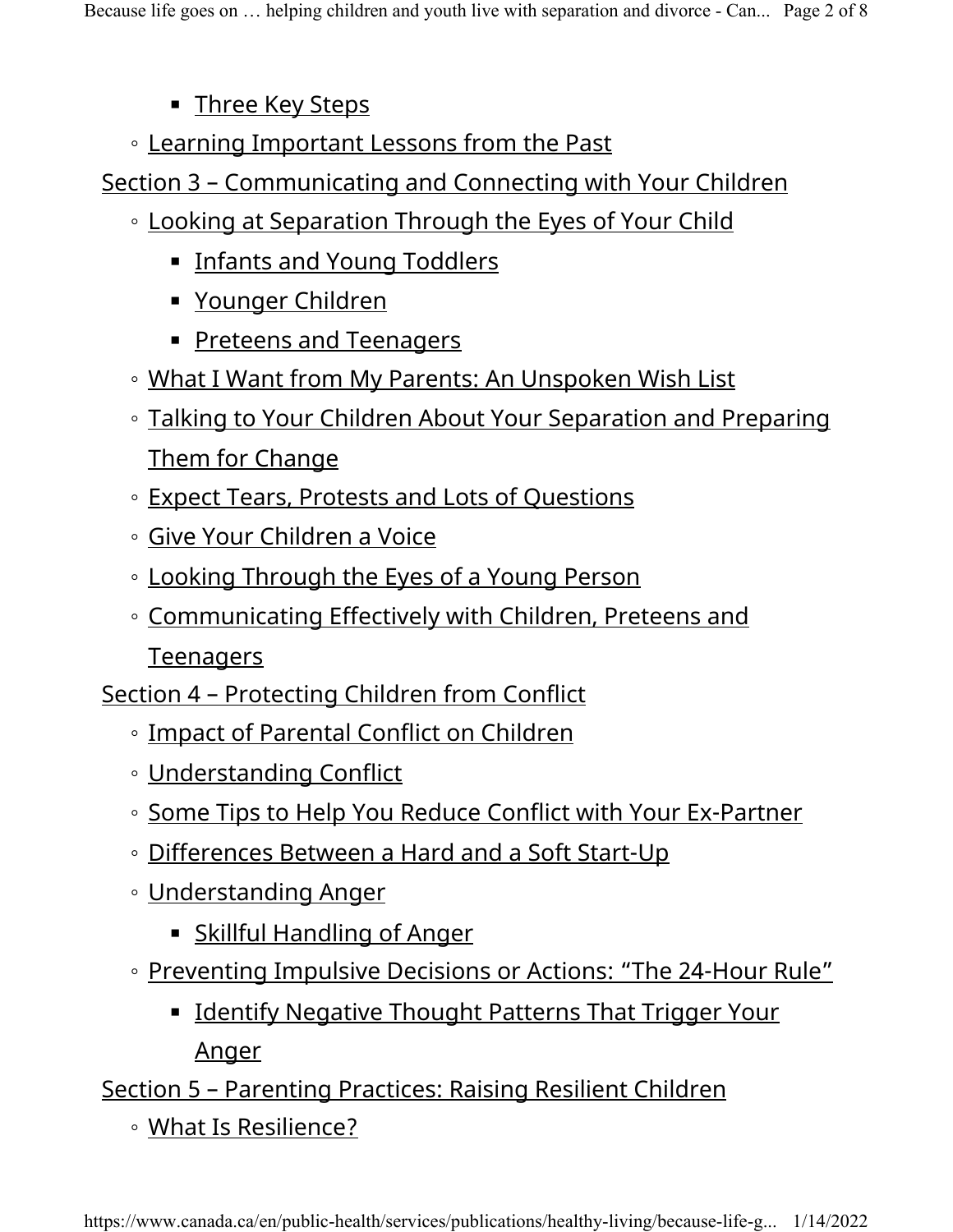- Good Parenting Protects Children from Risk
- Get Connected with Your Provincial Resources
- Warm, Enthusiastic and Firm
- A Checklist for Authoritative Parenting
- Match Your Expectations to Your Child's Temperament
- Attend to Your Children's Sense of Identity and Belonging
	- What You Can Do
- Acknowledge Your Child's Perspective and Empathize
- Spend Some Special Time with Each Child
- Encourage Play and Recreation
- Focus on Effort
- What Parents Can Do to Help Children at Every Age
- Maintain Your Child's Community of Support
- What Grandparents and Close Relatives and Friends Can Do
- Use Discipline to Teach
- Teaching Your Children to Resolve Conflict
- Dealing with Your Children's Anger
	- Tip #1: Stay Calm
	- Tip #2: Increase Emotional Awareness
	- Tip #3: Accept Feelings and Redirect Angry Actions
	- Tip #4: Use Clear and Consistent Consequences to Limit Aggressive Behaviour
	- Tip #5: Above all, don't take it personally

Section 6 – Moving Forward: From a Couple to Co-Parents

- Children Want and Need Both Parents in Their Lives
- Fathers Also Play an Important Role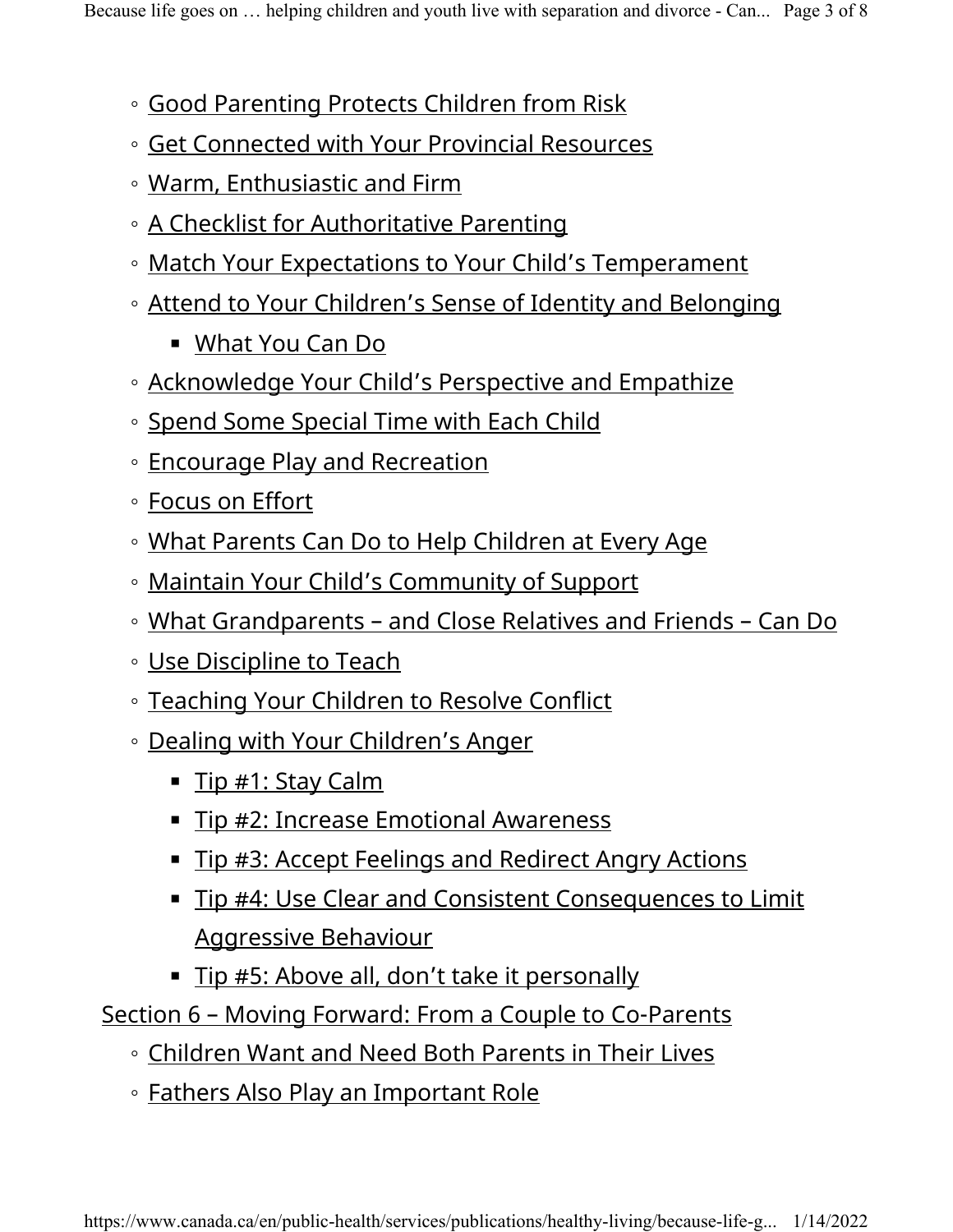- What Is Family Mediation?
- "Getting to Yes" for the Children
- "I Do" Agree to Co-Parent
- Choosing the Best Option for Reaching Agreements
- A Parenting Plan: The Co-Parenting Management Tool
- When Cooperative Co-Parenting Seems Impossible Parallel Parenting
- Cooperative Parenting vs. Parallel Parenting
- Section 7 Helping Children at Every Age
	- A Child's Age and Stage of Development Make a Difference
	- Infants and Toddlers
	- Typical Behaviours, Developmental Issues and Signs of Stress
		- What You Can Do
	- Preschoolers (3–5 years)
		- Typical Behaviours and Developmental Issues
	- What Is "Temperament"?
		- Reactions to Stress
		- What You Can Do
	- Help Make Transitions Easier for Children
		- When Your Child Leaves
		- When Your Child Returns
	- Early Elementary School Children (6–8 years)
		- Typical Behaviours and Developmental Issues
		- **Example 15 Communication Is Important**
		- Signs of Stress
		- What You Can Do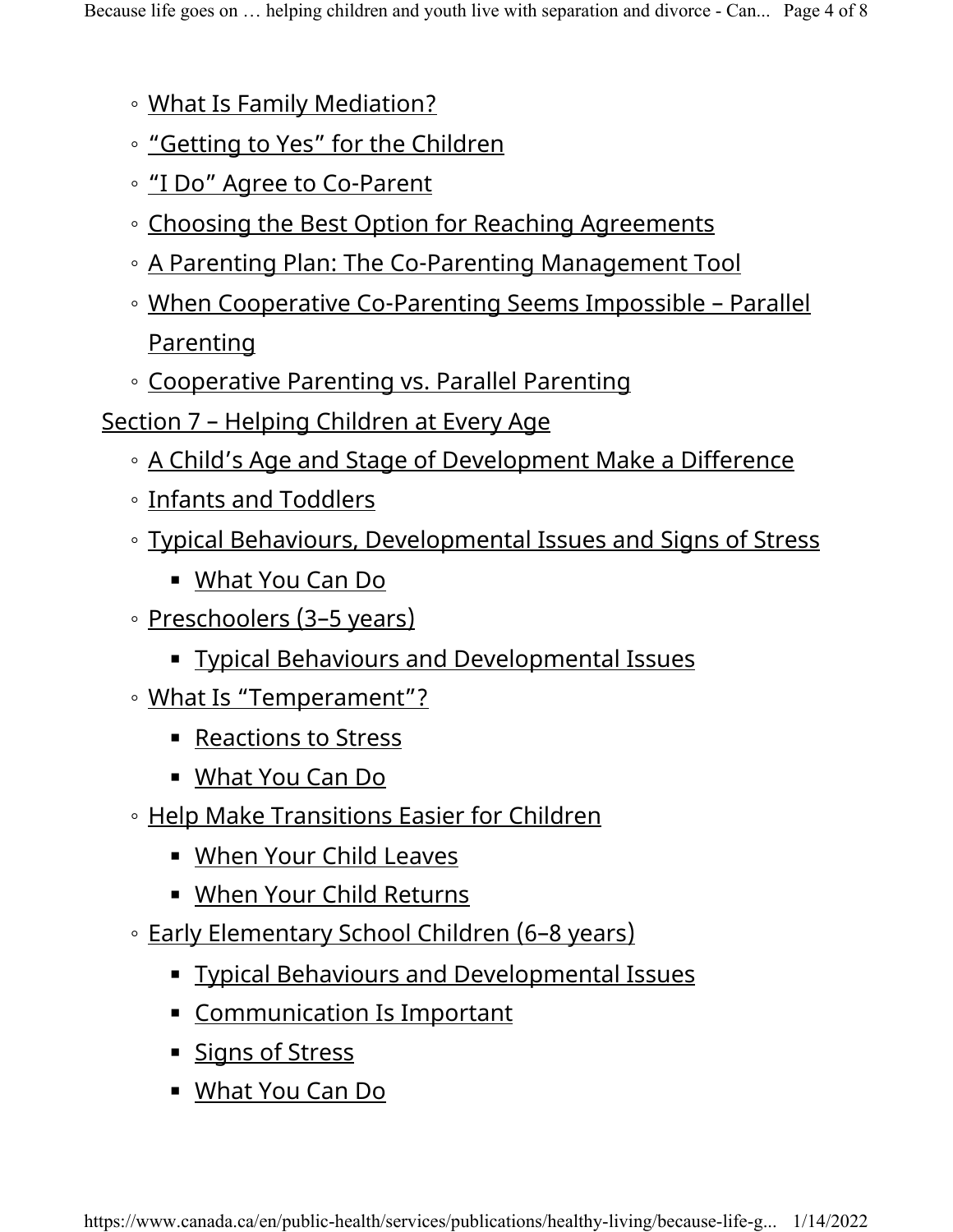- "Virtual" Parenting
- Pre-teens (9–12 years)
- What Happens Next ?
	- **Typical Behaviours and Developmental Issues**
	- Signs of Stress
	- What You Can Do
- Teenagers (13–17 years)
	- **Explore Behaviours and Developmental Issues**
	- Signs of Stress
	- What You Can Do
- Section 8 Special Issues and Concerns
	- When a Child Is Abandoned
		- What You Can Do
	- When a Child Rejects One Parent
		- The Characteristics of a Child Who Unreasonably Rejects a Parent
		- What You Can Do
	- When There Is Violence in the Home
		- What You Can Do
	- What Children Need to Hear About Family Violence
		- When You Suspect Child Abuse

Section 9 – New Relationships, Dating and Blended Families

- Remember What All Children Need Regardless of Age
- When Parents Start Dating
	- **Example 2** Dating Again: Cautions and Tips
- New and Blended Families
- Stepfamily vs. Blended Family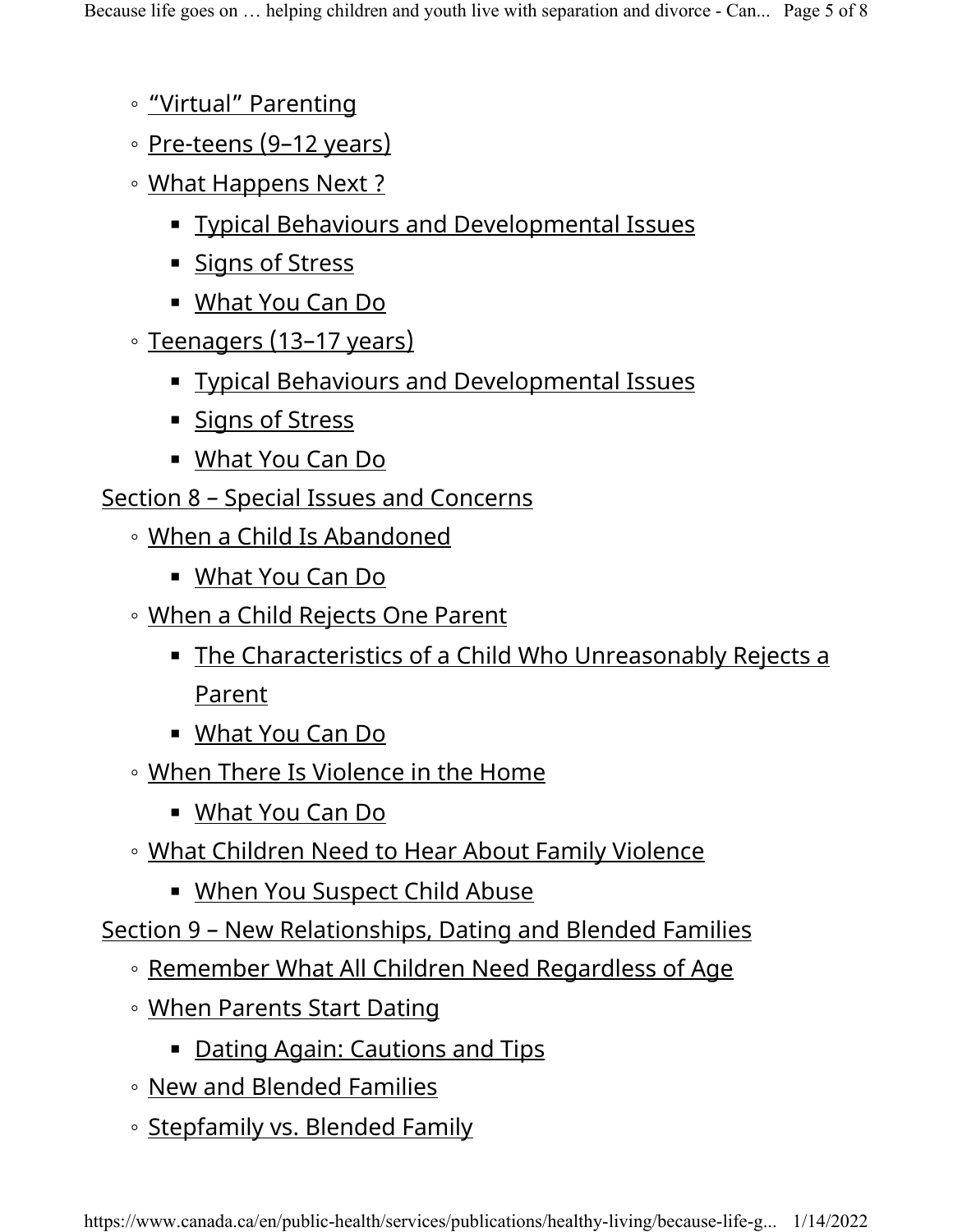- Blending Families: Skills and Strategies for Success
- Children Adjust Differently by Age and Gender

#### Section 10 – Conclusion

◦ Because Life Goes On …

#### Section 11 – Resources

- Linking You to What You Need
- An Internet Site You'll Want to Know About
- What Do I Do When …
	- I need to find quality care
	- **I'm looking for local support or assistance**
	- I have financial needs
	- **<u>I'm considering getting back together as a couple</u>**
	- I need legal services and information
	- **E** I want to connect with family law services in my province or **territory**
	- I can't afford legal services
	- **I** want recommendations on books or articles on parenting after separation, step parenting, blended families, or other topics
	- I want recommendations on books or websites that are appropriate for children and youth
	- One parent is moving away. What should I do?
	- I'm looking for more general information on adult and child health, mental health and well-being
	- My family is experiencing violence

### Online Resources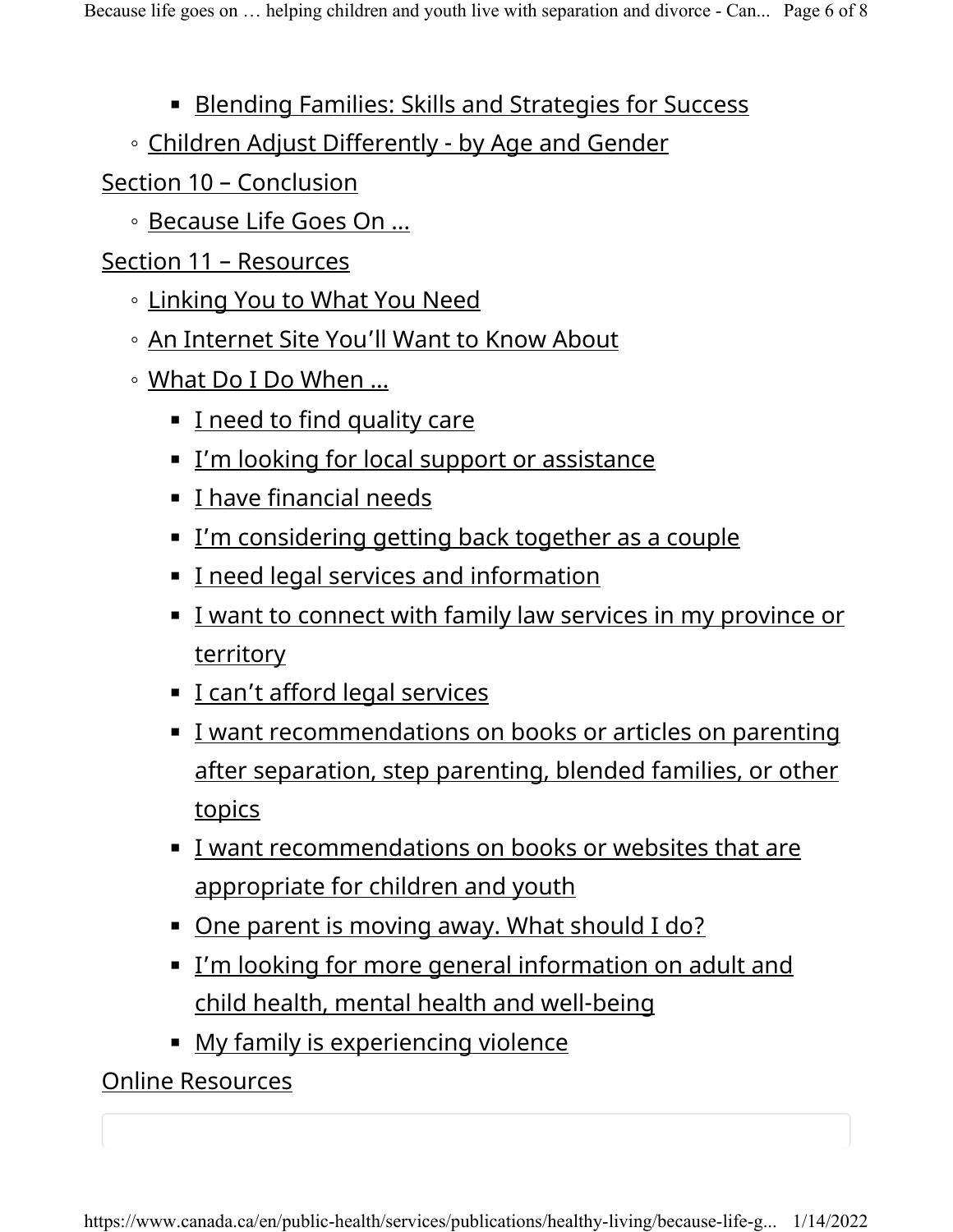Because life goes on … helping children and youth live with separation and divorce - Can... Page 7 of 8



Download the entire report (PDF format, 1,058 KB, 168 pages) Order a copy Copyright notice

Organization: Public Health Agency of Canada

Type: Guidance

Date published: September 2016

ISBN: 978-0-660-04541-2

Cat. No.: HP35-68/2016E

Pub.: 150254